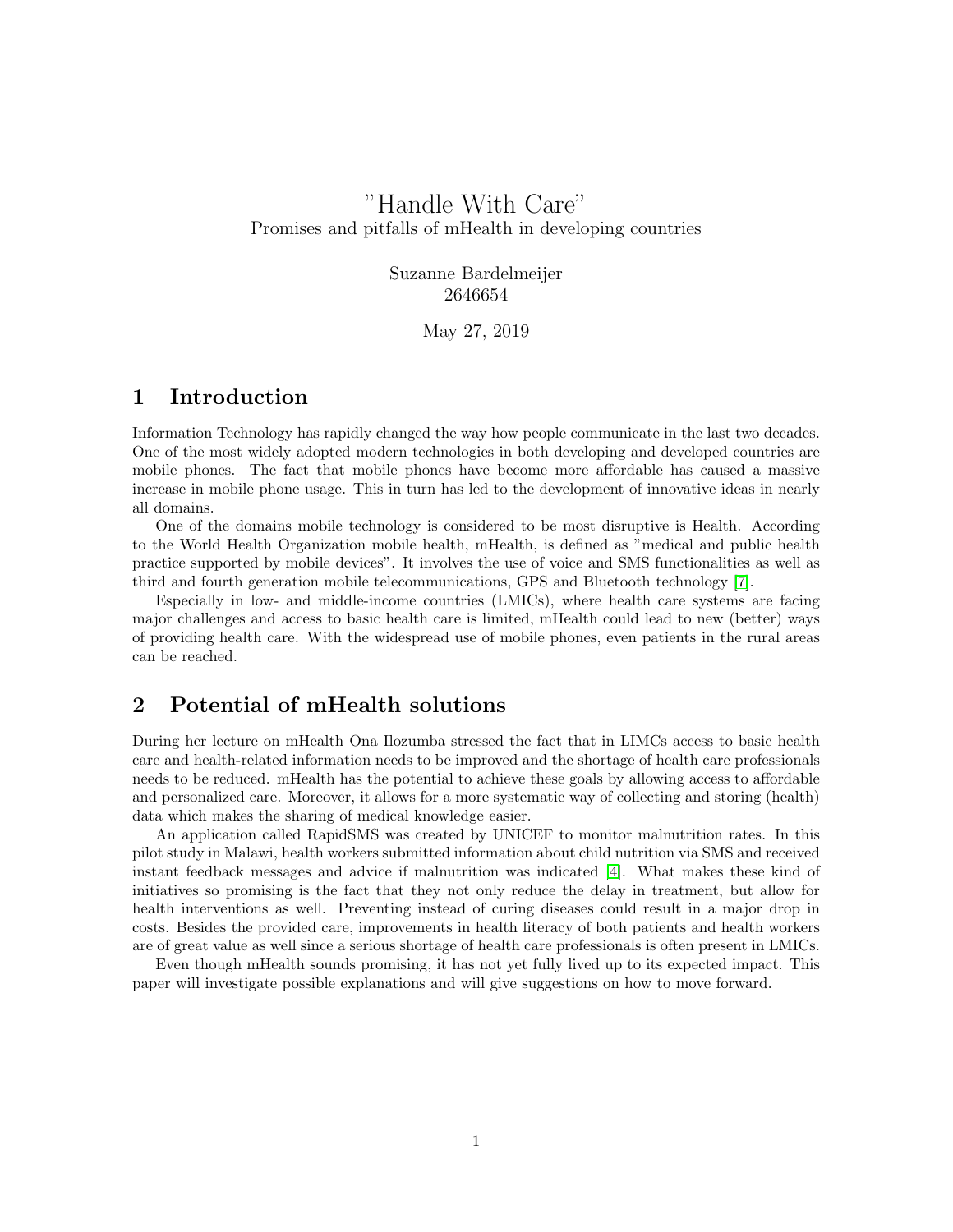#### 3 Social context and complexity

There are many ways in which mHealth can be applied. Ranging from text-messaging services that help patients correctly follow medical advice to more complex cloud based solutions for special home monitoring devices that for instance measure blood pressure. Nonetheless, despite the various forms that mHealth can take, not every approach may be applicable to every situation. In order to choose the right approach and ensure the success of the application, both limitations as well as opportunities regarding infrastructure and connectivity need to be taken into account.

For instance, Sub-Sahara Africa has one of the most underdeveloped infrastructures in the world. However opportunities can be found in mobile telephony phone since its coverage is very high [\[5\]](#page-2-2). Making use of the existing infrastructure in rural Africa rather than building a complete new one is proven to be successful by applications as Tabale and Foroba Blon [\[3\]](#page-2-3). Instead of focusing on 3G or 4G, these systems aim at connecting the 2G world. Because of these applications, people without access to the World Wide Web can now benefit from information exchange and knowledge sharing in the same way people with access already can.

It becomes clear from many ICT4D research that taking the context in to account in which a system is going to operate is of massive importance [\[3\]](#page-2-3) [\[8\]](#page-2-4). However, ICT4D initiatives are usually designed in a university or corporate setting where developers may lack knowledge about the environment and the community in which the system will operate. Consequently, these settings are often out of touch with reality which makes the project more likely to fail.

Issues regarding context-based factors can be overcome by involving as many potential (local) users from the start. It is only then, for example, one can discover that in certain communities women do not own a phone, but rely on their husband for usage. When designing an mobile application for pregnant women, this is rather important to take into account. Another example can be found regarding the low literacy that is often present in rural areas. An application where its users have to read and write has a low chance of succeeding in these regions, whereas it could have a potential big impact if the application is voice-based.

#### 4 Transdisciplinarity in mHealth

Besides the technical and environmental challenges of mHealth solutions, challenges regarding the involved stakeholders may arise as well. The lack of internationally established policies and standardized metrics makes it difficult to move towards upscale mHealth innovations. Moreover, issues concerning data privacy, user acceptance, governmental situation and financial resources already pose a challenge in the developed countries, but an even greater one in the LMICs. The mixture of public, private and non-profit organizations is hard to coordinate and reflects the need for transdisciplinarity in the development of mHealth applications.

At the moment, the most important players in the domain of mHealth are the payers, governments and regulators [\[6\]](#page-2-5). From these, the "payers", consisting of mobile operators, device vendors, software companies and pharmaceutical companies, hold the most power. Making these stakeholders believe in the benefits and impact of mHealth is therefore of great importance because mHealth innovations rely on their investments. Governments and regulators can encourage payers to invest by creating standard guidelines. Last years approved guidelines reduce the risk of non-interoperability among devices and are therefore considered a milestone in the mHealth industry [\[1\]](#page-2-6) [\[2\]](#page-2-7).

Together with improvements in care, mHealth comes with valuable insights in terms of data as well. Big data in health care will eventually lead to more efficient healthcare and better understanding of patient needs. However, lack of privacy and data protection laws, and therefore lack of accountability opens up the opportunity for powerful stakeholders, such as pharmaceutical companies, to conduct mass experiments. Even if there exist some privacy regulation, these regulations are often not applicable in a (health) developmental context. Regions in LMICs becoming a real life laboratory could potentially be a consequence if sharing data for research or humanitarian reasons remains unregulated.